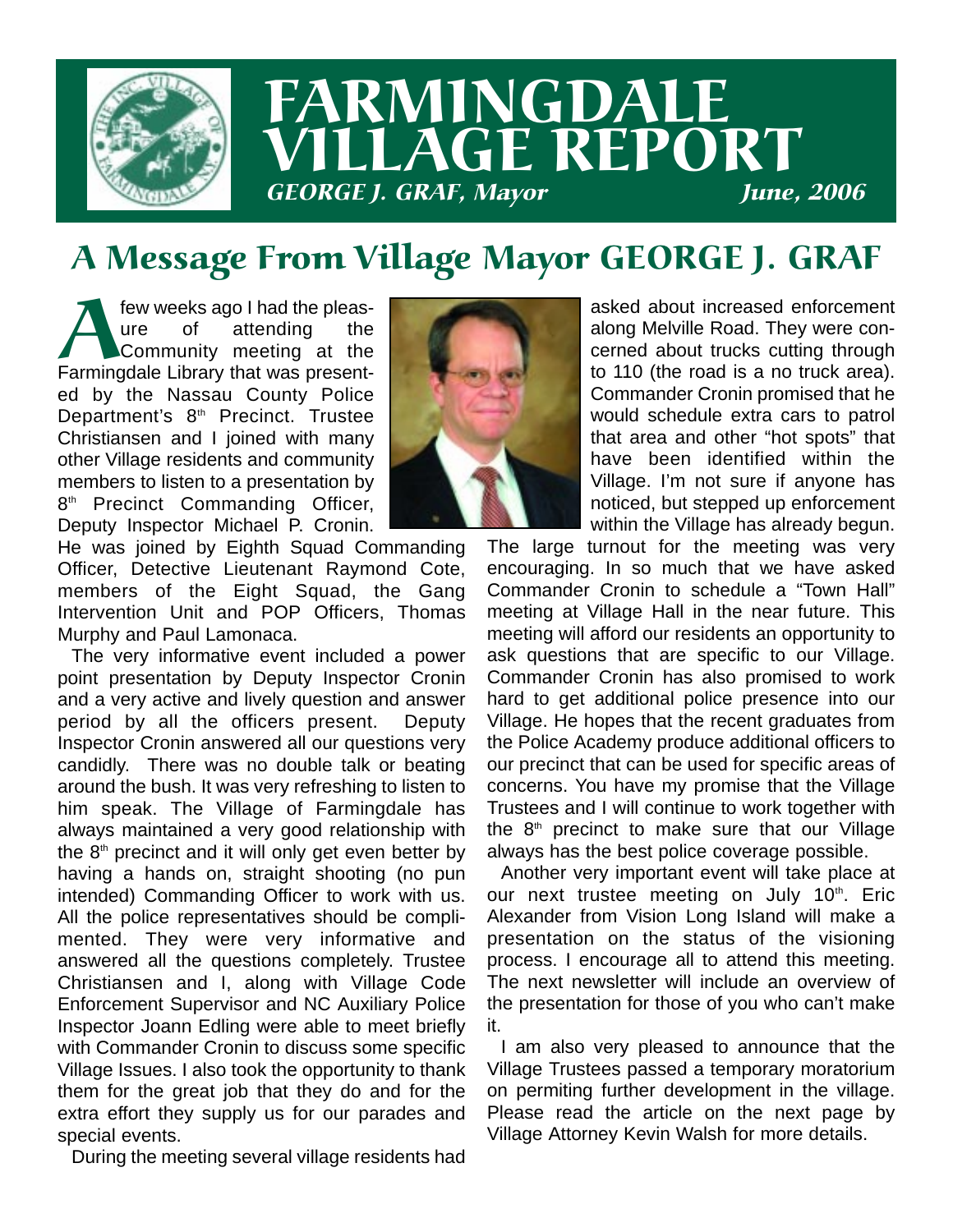#### Village Attorney Walsh Announces Moritorium To Allow For Study of Future Development

Village attorney Kevin Walsh announced that on June 5, 2006, the Trustees unanimously approved a temporary moratorium on permitting further development within the Village. The temporary moratorium does not affect residential building permits unless the permit is sought to increase the number of housing units. The moratorium does not affect commercial building permits unless the permit will increase the usable space of the commercial property. Mr. Walsh said, "The purpose of the moratorium is to prevent the development of more housing units, subdivisions and increased commercial development until the Trustees can study and implement appropriate safeguards to insure that future development will enhance the quality of life of Village residents. The moratorium is consistent with the overall planning being studied by the Board of Trustees." The moratorium will last a minimum of six (6) months. While the moratorium does not effect residential building permits, residents may call the building department to discuss any plans they might have to increase the size of their homes.

#### Village, AARP Honor Blanche Oakes On Her 90th Birthday

The Village of Farmingdale and the AARP Farmingdale Chapter honored Village Resident Blanche Oakes on her 90th birthday at the recently help AARP luncheon at Fox Hollow. Oakes has been involved with the girl scouts for over 50 years and has served many positions for the AARP chapter.



**Pictured:l-r. Mayor George Graf, Ione Moran (Blanches Daughter), Blanche Oakes, Trustee Patricia Christiansen, AARP V.P. Joseph Minella.**

#### TNR Program for Stray and Feral Cats Arrives in Farmingdale

Joseph F. Rachiele, Deputy Mayor of The Incorporated Village of Farmingdale is pleased to announce the arrival of The Long Island Cat Project, a Trap, Neuter, Return Program (TNR) for cats. The objective of this program is to reduce the number of feral<br>and stray cats through trapping, and stray cats through trapping, neutering/spaying and returning the cats where captured. In addition to the neutering and spaying, cats will be de-wormed, receive vaccinations for Rabies and Distemper, and ear tipped, the universal

symbol identifying the cats as having been neutered. Cats Bay Shore, NY 11706 (631-968-8700). Includes Rabies that are candidates for adoption will be entrusted to adoption organizations.

This program will be available throughout the entire Farmingdale area. The proposed Farmingdale TNR program will be entirely funded by donations, which will purchase the needed supplies, traps and Veterinary care. On Saturday, August 5th, the Suffolk SPCA mobile spay/neuter van will be located in the municipal parking lot, next to Village Hall, offering low cost and/or free TNR services. October 7, the van will be returning to the Farmingdale area, location to be announced. Please make your tax deductible donation to the organization of your choice, who has agreed to offer low cost Veterinary care for the feral cats in Farmingdale, so that we are able to



spay and neuter as many cats as possible in an effort to resolve this widespread problem. The organizations are:."LICKS" Long Island Cat Kitten Solution HUB for the LI Cat Project. and "PATS" People and Animals Team up Successfully. If you would like to make a donation please mail it to: Village of Farmingdale -TNR Program, 361 Main Street, Farmingdale, NY 11735, Att: Deputy Mayor, Joseph F. Rachiele. Low cost cat spay/neutering is always available for \$50 at; Island Rescue, 1500 N. Clinton Ave,

and FVRCP vaccination, no appointment necessary. Spay/Neuter Drop off Times; Saturday and Monday 8 to 9AM, Tuesday/Thursday/Friday 9 to 10AM.

All cats must be secure in carrier, no food after 10 PM the night before surgery. Please, do not call Village Hall regarding this program. To report locations of stray/feral cats or to inquire about volunteering, please contact; "PATS" @ (631) 398-9604 or Email; FERALPATS@ YAHOO.COM. For more Information regarding TNR and the Long Island Cat Project visit: www.alleycat.org, www.neighborhoodcats.org, www.myvetonline.com/drsenk (see newsletters), www.suffolkspcs.org (regarding mobile spay/neuter van)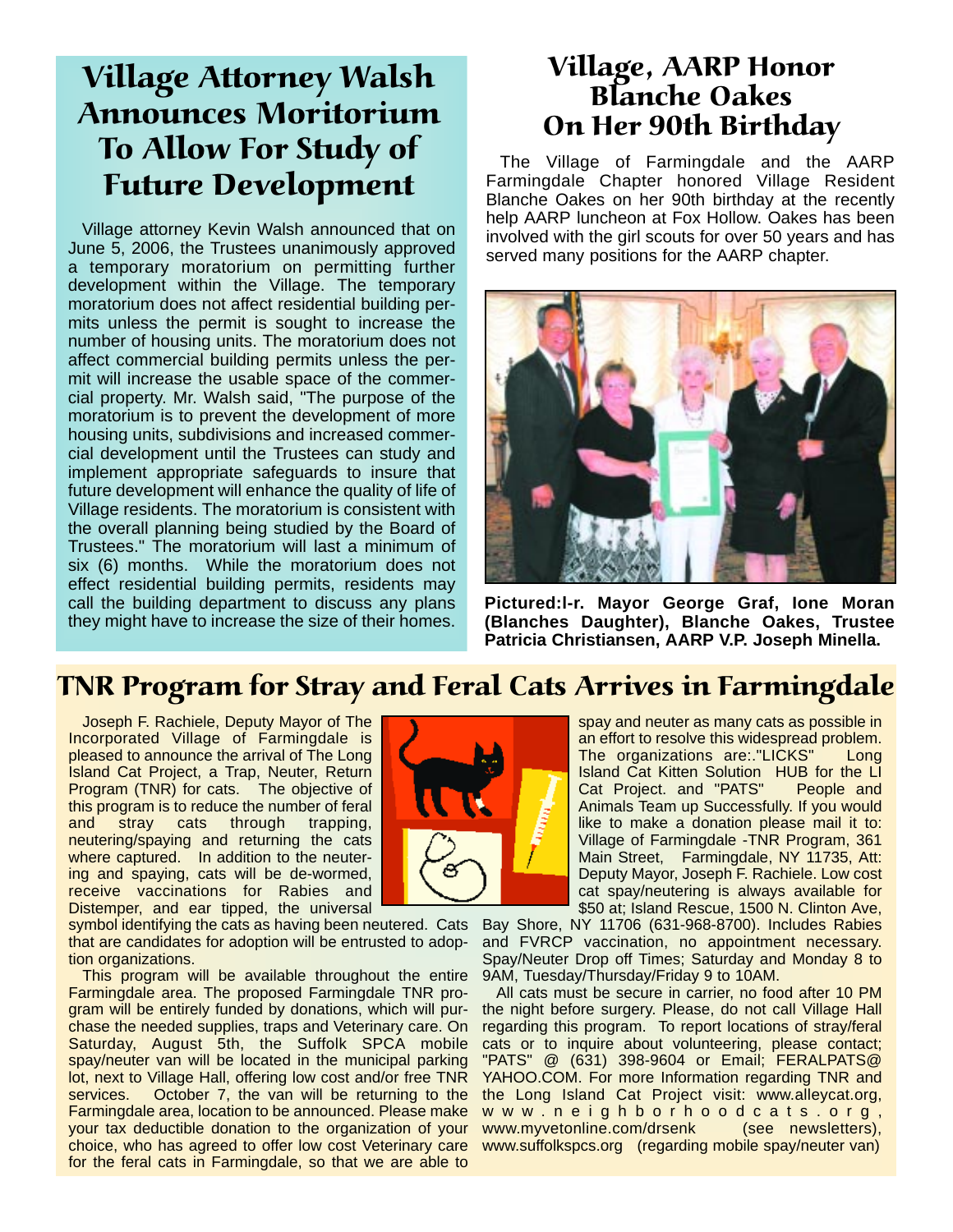

# **Memorial Day** 2006







**Members of Boy Scouts Troop 261**





**Village Board joins with VFW leaders and parade Grand Marshall Fdle FD Ex Chief John Tortoso.**



**Deputy Mayor Joe Rachiele, VFW Member Bob Bucaria, VFW Post Commander Doug Makosky, Trustee Tom Langon, TOB Councilman Joseph Muscarella, Mayor George Graf, Member of Brownies Troop 3349 & 3189 Trustees Pat Christiansen and Butch Starkie.**

#### Village Officials Meet with 8th Precinct Officials



Village Mayor George Graf and Trustee Pat Christiansen recently attended the Nassau County Police 8th Precinct's Community Meeting held at the Farmingdale Public Library. 8th Precinct Commanding Officer, Deputy Inspector Michael P. Cronin presented a power point program updating and alerting the community of key issues and statistics for our area. He was joined by members of the 8th Precinct Detective Squad and Gang Intervention unit as well as our local POP officers. Mayor Graf, Trustee Christiansen along with Village Code Enforcement Supervisor and NC Auxiliary Police Inspector Joann Edling met briefly with the police officials afterwards to discuss specific concerns within the Village. Deputy Inspector Cronin has agreed to set up a similar meeting, like the one just held, at Village Hall in the future.

**Pictured l-r: NC Auxiliary Police Inspector Joann Edling, Trustee Christiansen, NC POP Officer Paul Lamonaca, Mayor Graf, Deputy Inspector Michael C. Cronin, NC POP Officer Thomas Murphy, Detective Lieutenant, Commanding Officer eighth Squad, Raymond Cote.**